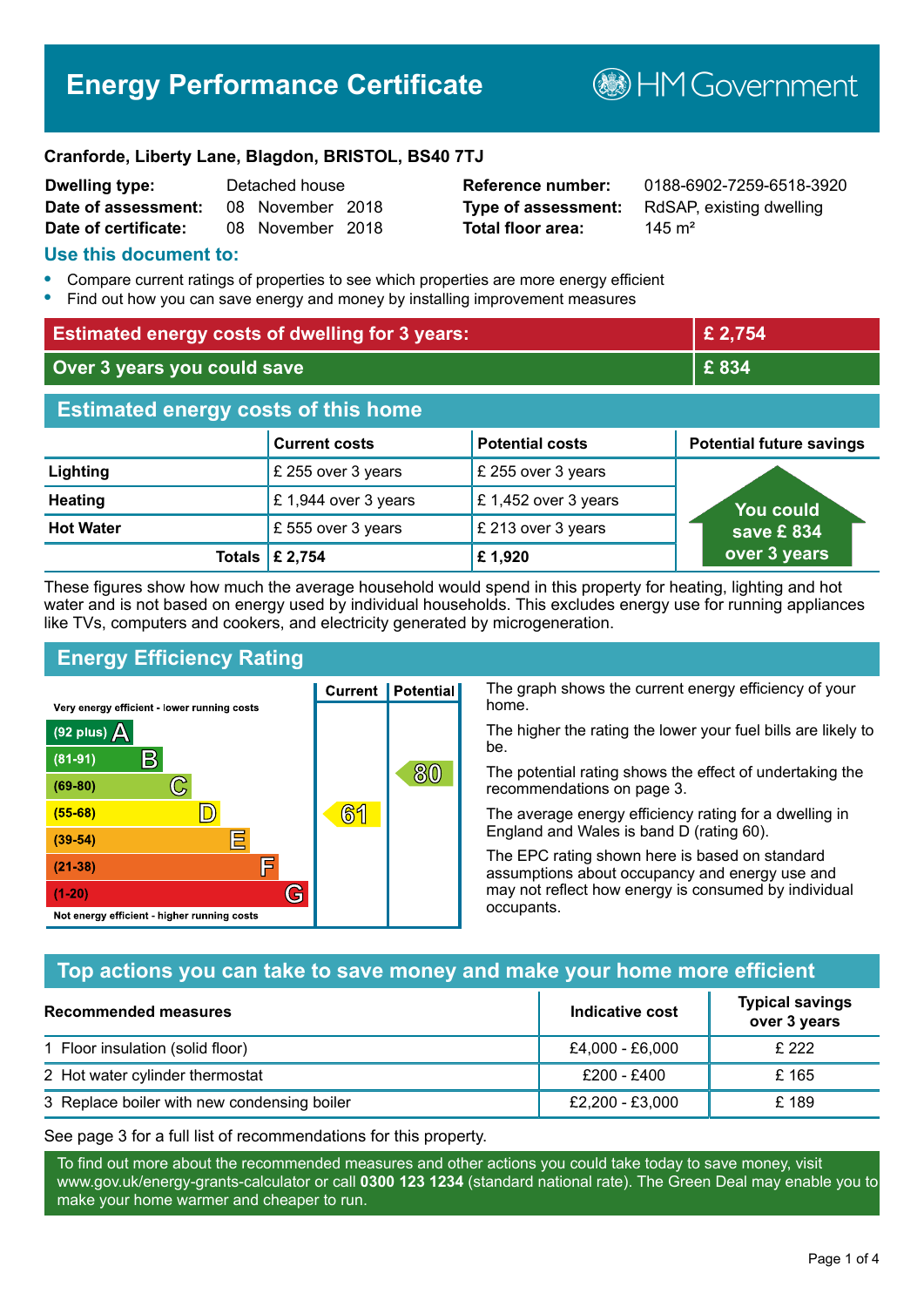**Energy Performance Certificate**

## **Summary of this home's energy performance related features**

| <b>Element</b>        | <b>Description</b>                         | <b>Energy Efficiency</b> |
|-----------------------|--------------------------------------------|--------------------------|
| Walls                 | Cavity wall, filled cavity                 | ★★★★☆                    |
| Roof                  | Pitched, 300 mm loft insulation            | *****                    |
| Floor                 | Solid, no insulation (assumed)             |                          |
| Windows               | Fully double glazed                        | ★★★☆☆                    |
| Main heating          | Boiler and radiators, oil                  | ★★★☆☆                    |
| Main heating controls | Programmer, room thermostat and TRVs       | ★★★★☆                    |
| Secondary heating     | Room heaters, dual fuel (mineral and wood) |                          |
| Hot water             | From main system, no cylinder thermostat   | ★★☆☆☆                    |
| Lighting              | Low energy lighting in all fixed outlets   | *****                    |

Current primary energy use per square metre of floor area: 172 kWh/m² per year

The assessment does not take into consideration the physical condition of any element. 'Assumed' means that the insulation could not be inspected and an assumption has been made in the methodology based on age and type of construction.

#### **Low and zero carbon energy sources**

Low and zero carbon energy sources are sources of energy that release either very little or no carbon dioxide into the atmosphere when they are used. Installing these sources may help reduce energy bills as well as cutting carbon. There are none provided for this home.

## **Your home's heat demand**

For most homes, the vast majority of energy costs derive from heating the home. Where applicable, this table shows the energy that could be saved in this property by insulating the loft and walls, based on typical energy use (shown within brackets as it is a reduction in energy use).

| <b>Heat demand</b>           | <b>Existing dwelling</b> | Impact of loft<br>insulation | Impact of cavity<br>wall insulation | Impact of solid<br>wall insulation |
|------------------------------|--------------------------|------------------------------|-------------------------------------|------------------------------------|
| Space heating (kWh per year) | 12,268                   | N/A                          | N/A                                 | N/A                                |
| Water heating (kWh per year) | 3.667                    |                              |                                     |                                    |

You could receive Renewable Heat Incentive (RHI) payments and help reduce carbon emissions by replacing your existing heating system with one that generates renewable heat, subject to meeting minimum energy efficiency requirements. The estimated energy required for space and water heating will form the basis of the payments. For more information, search for the domestic RHI on the www.gov.uk website.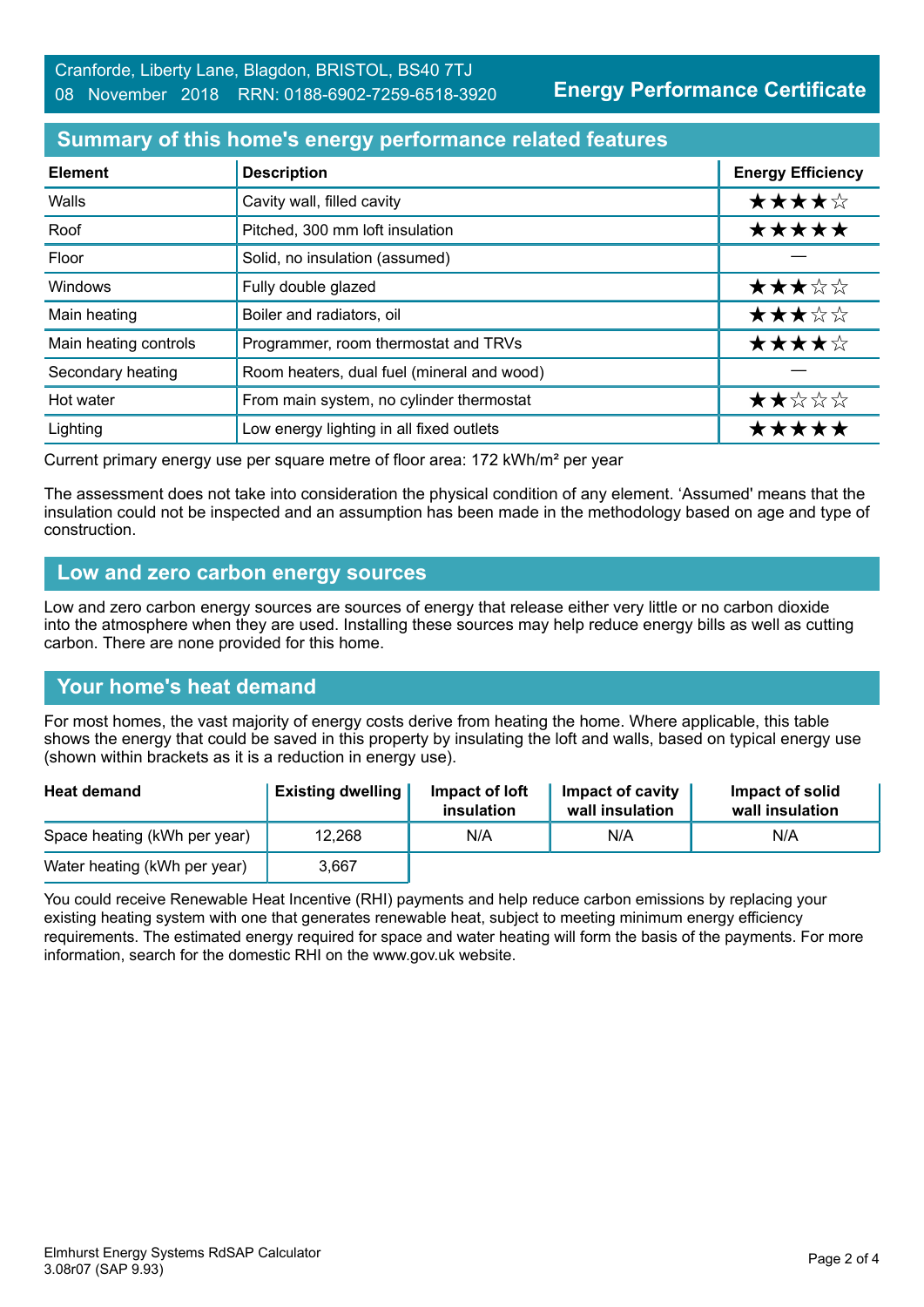#### Cranforde, Liberty Lane, Blagdon, BRISTOL, BS40 7TJ 08 November 2018 RRN: 0188-6902-7259-6518-3920

#### **Recommendations**

The measures below will improve the energy performance of your dwelling. The performance ratings after improvements listed below are cumulative; that is, they assume the improvements have been installed in the order that they appear in the table. Further information about the recommended measures and other simple actions you could take today to save money is available at www.gov.uk/energy-grants-calculator. Before installing measures, you should make sure you have secured the appropriate permissions, where necessary. Such permissions might include permission from your landlord (if you are a tenant) or approval under Building Regulations for certain types of work.

| <b>Recommended measures</b>               | Indicative cost | <b>Typical savings</b><br>per year | <b>Rating after</b><br>improvement |
|-------------------------------------------|-----------------|------------------------------------|------------------------------------|
| Floor insulation (solid floor)            | £4,000 - £6,000 | £74                                | D64                                |
| Hot water cylinder thermostat             | £200 - £400     | £ 55                               | <b>D66</b>                         |
| Replace boiler with new condensing boiler | £2,200 - £3,000 | £ 63                               | C69                                |
| Solar water heating                       | £4,000 - £6,000 | £ 39                               | C71                                |
| Replacement glazing units                 | £1,000 - £1,400 | £48                                | C73                                |
| Solar photovoltaic panels, 2.5 kWp        | £5,000 - £8,000 | £ 315                              | C80                                |

# **Opportunity to benefit from a Green Deal on this property**

Green Deal Finance allows you to pay for some of the cost of your improvements in instalments under a Green Deal Plan (note that this is a credit agreement, but with instalments being added to the electricity bill for the property). The availability of a Green Deal Plan will depend upon your financial circumstances. There is a limit to how much Green Deal Finance can be used, which is determined by how much energy the improvements are estimated to **save** for a 'typical household'.

You mav be able to obtain support towards repairs or replacements of heating systems and/or basic insulation measures, if you are in receipt of qualifying benefits or tax credits. To learn more about this scheme and the rules about eligibility, call the Energy Saving Advice Service on **0300 123 1234** for England and Wales.